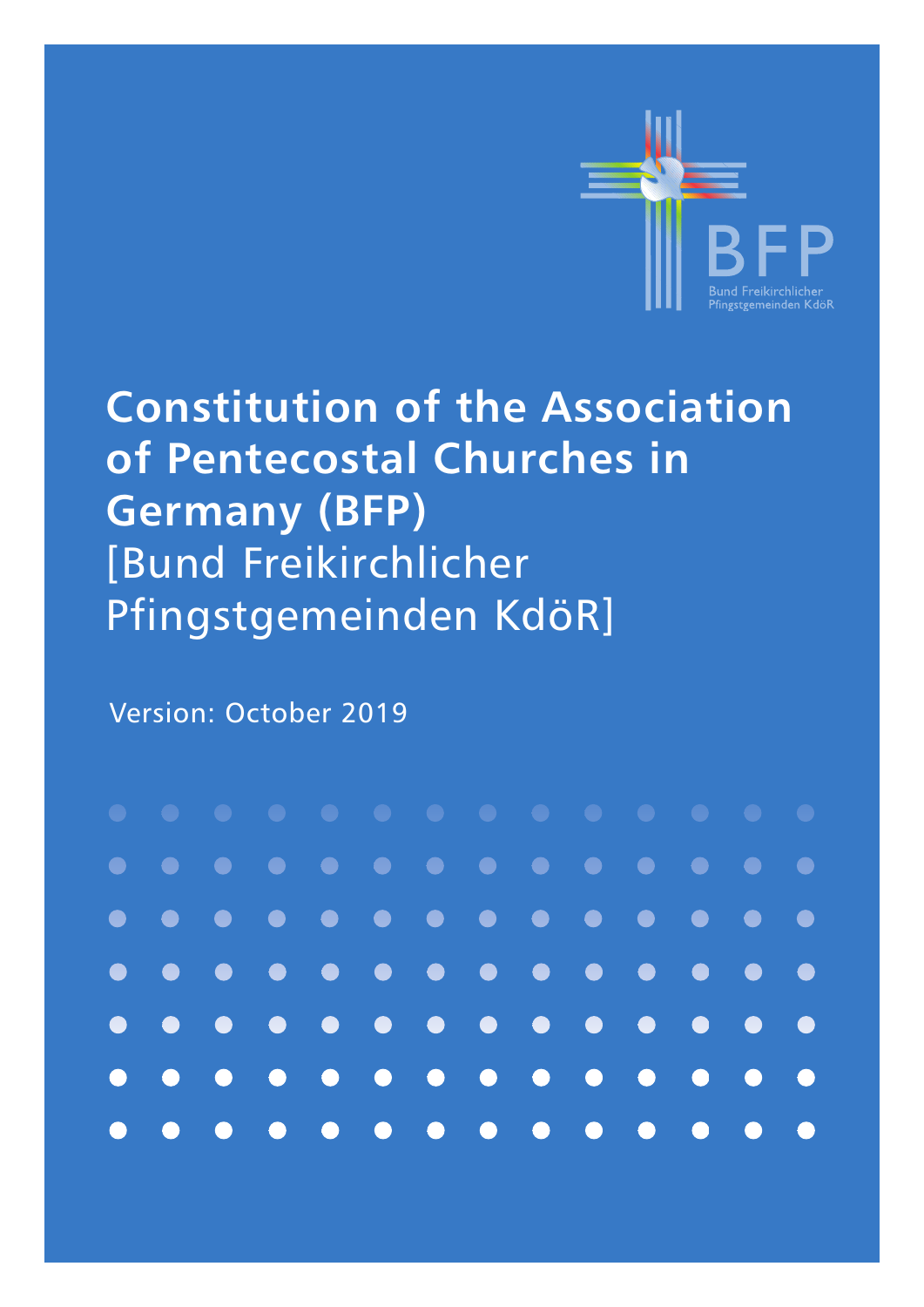

# **Constitution of the Association of Pentecostal Churches in Germany (BFP) [Bund Freikirchlicher Pfingstgemeinden KdöR]**

#### **Registered office of the corporation: Industriestraße 6-8, 64390 Erzhausen**

This is a non-legal translation of the constitution of the Association of Pentecostal Churches in Germany with headquarters in Erzhausen near Darmstadt. This translation is for orientation purposes only. The version in the original language is binding in any case.

### **Table of contents**

The constitution in its present form was adopted by the BFP Conference in autumn 2019 and notified to the Hessian Ministry of Education and Cultural Affairs. The linguistic form of the description of persons used here does not allow any conclusion to be drawn about the gender of a person.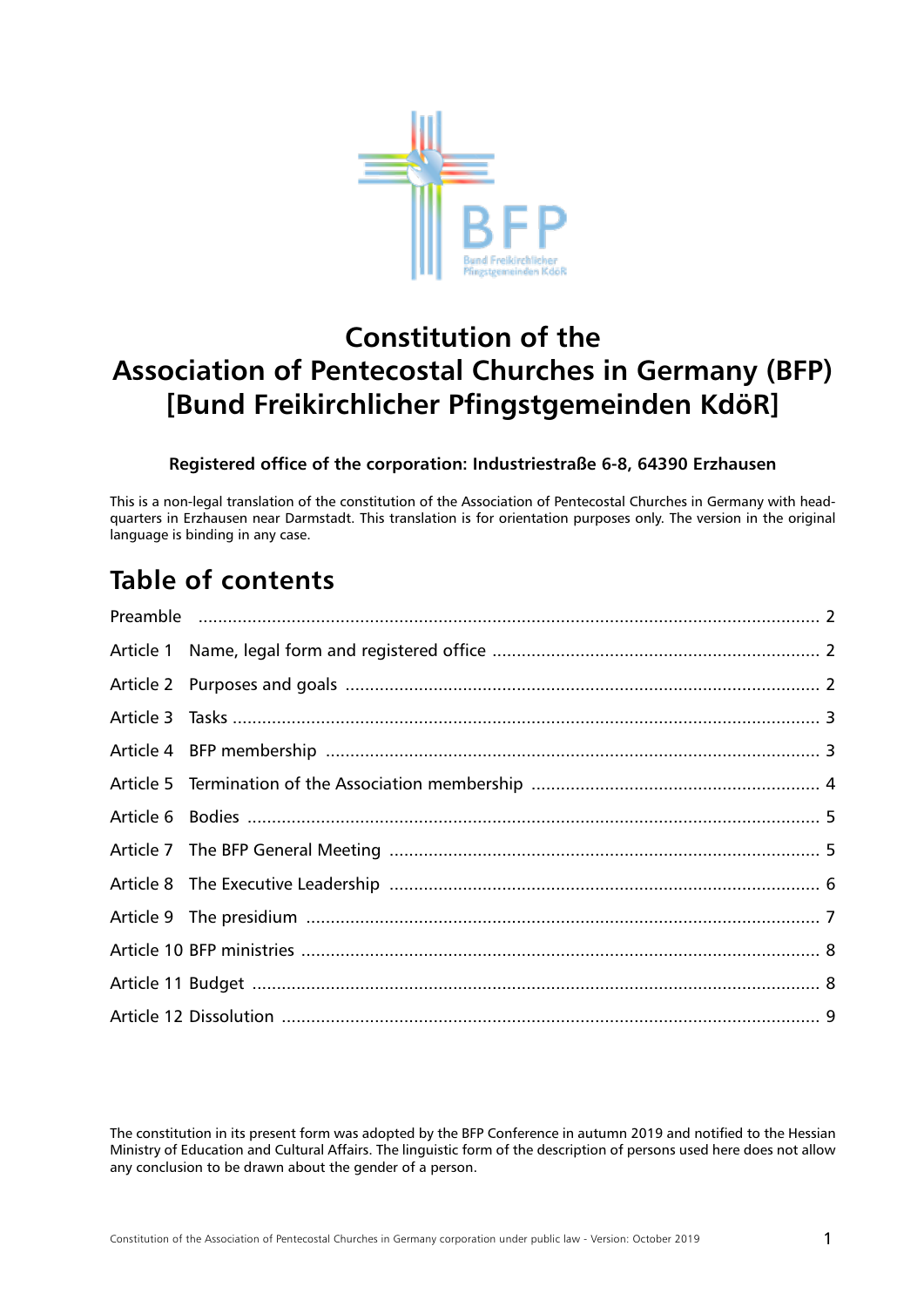#### <span id="page-2-0"></span>**Preamble**

The churches united in the Association of Pentecostal Churches in Germany emerged from the worldwide revivalism movement, which was known as the "Pentecostal Revival", and belong to the World Pentecostal Movement.

They know themselves to be united by their confession of the Triune God, who reveals Himself through the inspired Word of the Holy Scripture.

They believe in Jesus Christ, the Son of God and Saviour of the world, who commissioned his church to testify to the gospel to all people and to baptise those who have become believers in him.

They teach rebirth by the Holy Spirit and the baptism of the Spirit as empowerment for witnessing. They also profess the church of believers according to the Original Christian model, in which the Holy Spirit makes Himself known through gifts of grace, ministries and works.

They are waiting for the return of Jesus Christ for the Rapture of His church, resurrection of the dead, the establishment of His kingdom, an eternal life and an eternal judgement.

They represent freedom of faith, conscience and assembly, the separation of church and state, the principle of the autonomy of the local church as well as its binding union into a community of faith (Association) as the realisation of the biblical testimony of the New Testament church.

# **Article 1 Name, legal form and registered office**

- 1 The "Association of Pentecostal Churches in Germany" is a Christian denomination within the Federal Republic of Germany.
- 2 Under its former name, "Arbeitsgemeinschaft der Christengemeinden Deutschlands in Hessen", with its headquarters in Frankfurt am Main, it was granted the rights of a public corporation for the territory of the State of Hesse by the Minister of Education and the Arts in Wiesbaden in March 29, 1974. It is also seeking to be granted corporate rights in the other federal states.
- 3 Its seat is Erzhausen near Darmstadt. In the following it will be referred to as the ..Association" for short.

### **Article 2 Purposes and goals**

- 1 The Association does not pursue any economic or political goals, but sees its main task in pursuing and promoting the spread of the Gospel in every possible way with the aim of establishing and building biblical churches.
- 2 The Bible is his sole basis and guideline for effectiveness, leadership and teaching.
- 3 Furthermore, it strives to help socially within the scope of its possibilities. This can also be done by donating funds of the BFP to other non-profit, charitable or church-recognized corporations, associations or public corporations for the fulfilment of their statutory tasks.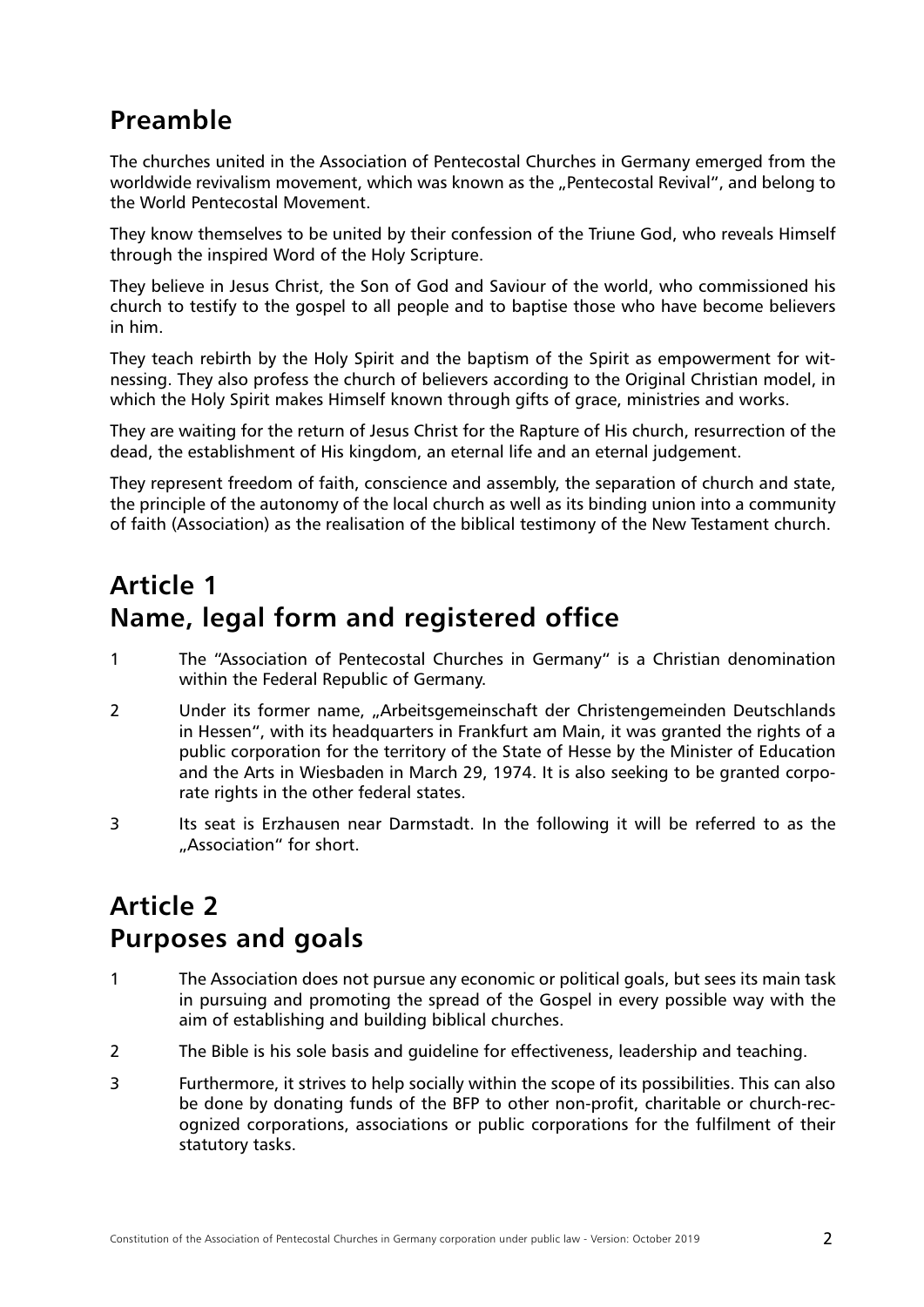- <span id="page-3-0"></span>4 It exclusively and directly pursues ecclesiastical, non-profit and charitable purposes within the meaning of the applicable tax regulations.
- 5 Its funds may only be used for the statutory purposes. No one may be favoured by disproportionately high remuneration or by expenses that are alien to the purposes of the Association.

#### **Article 3 Tasks**

1 The Association sees its mission in the fulfilment of common Christian ministries and activities which go beyond the scope and strengths of the individual church and the fulfilment of which benefits each individual church.

These tasks include in particular:

- the training of spiritual office bearers in its own theological seminary,
- Domestic Mission,
- World Mission.
- Public Relations,
- Children's and youth work,
- Creation of community spaces and church buildings,
- Effective social works,
- Execution of the educational mission.
- 2 The Association also sees its task in representing the common cause to the state and other public authorities in a manner appropriate to our circumstances.
- 3 The Association is represented by delegates in both the Pentecostal World Conferences and the Pentecostal European Conference according to their rules. Furthermore, it strives to cultivate the bond of unity in the Spirit with all born-again Christians of the various denominations.

#### **Article 4 BFP membership**

1 Any church or group of churches of pentecostal orientation that agrees to its constitution, recognises its guidelines and supports its aims can become a member of the Association.

The churches or church groups manage their own affairs and maintain their own budgets, which they finance primarily from voluntary contributions by the members. Accordingly, they decide on membership in the local church. Only those who have been baptized into the personal creed of Jesus Christ can be members of a local church. The individual members of the local member congregation are at the same time members of the Association.

2 The request of a church or group of churches for admission as a member of the Association must be made in writing to the Presidium. The Presidium shall decide on the admission of a church. The BFP General Meeting decides on the admission of a church group.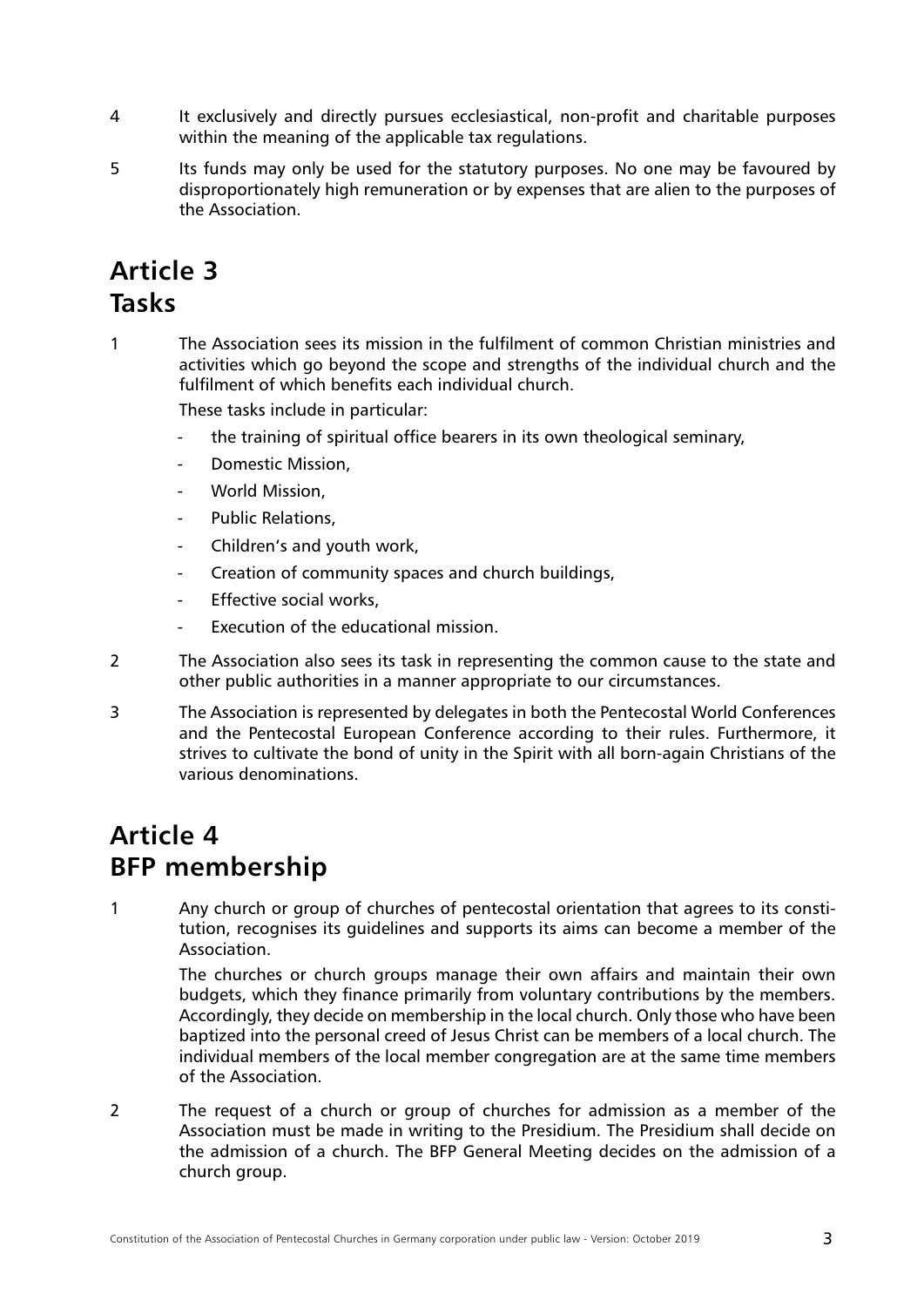- <span id="page-4-0"></span>3 The member congregations of the Association shall receive a certificate of membership. They must indicate this in their statutes and thus have the right to add the words "Member of the Association of Pentecostal Churches in Germany / Mitglied im Bund Freikirchlicher Pfingstgemeinden" to their names. Membership excludes belonging of any other church or denomination.
- 4 The spiritual office bearers of the Association shall be personal members of the corporation and entitled to vote at the resolution-making BFP General Meeting. Spiritual office bearers who are members of a church that does not belong to the Association may become personal members of the Association as individuals, provided they agree to its constitution and guidelines and support its objectives. The Presidium shall decide on admission.
- 5 If a member congregation elects a spiritual office bearer who is not a member of the Association, the office bearer shall only be a personal member of the Association with the right to vote at the BFP General Meeting if he/she has been admitted by request.
- 6 The personal members of the Association shall receive an Identity Card.
- 7 The members (churches and personal members) of the different regions join together in regional meetings and elect a regional leadership board.
- 8 Churches and regions without their own legal personality as well as federally independent institutions are legally dependent. They share in the corporate rights of the Association.

# **Article 5 Termination of Association membership**

- 1 The membership expires:
	- (a) in the case of a church or group of churches, by their self-dissolution, voluntary resignation, deletion or expulsion from the Association;
	- (b) in the case of a personal member, by deletion, resignation or expulsion from the local church or the Association. Further details are regulated by the BFP guidelines.
- 2 Resignation shall be made in writing to the Presidium. The notice of resignation shall take effect at the end of the day on which it is received by the Presidium. It shall be announced at the BFP General Meeting.

However, in the event of the withdrawal of a church or group of churches by notice of resignation, this shall only come into force if it has been decided by a majority of two thirds of the members present at the congregational meeting. The meeting must have been called by letter with at least 21 days' notice and with an agenda.

3 Expulsion or deletion of a member shall be decided by the Presidium and announced at the following BFP General Meeting. The Leadership Board may temporarily prohibit the exercise of membership and office rights. Further details are regulated by the guidelines and the disciplinary code.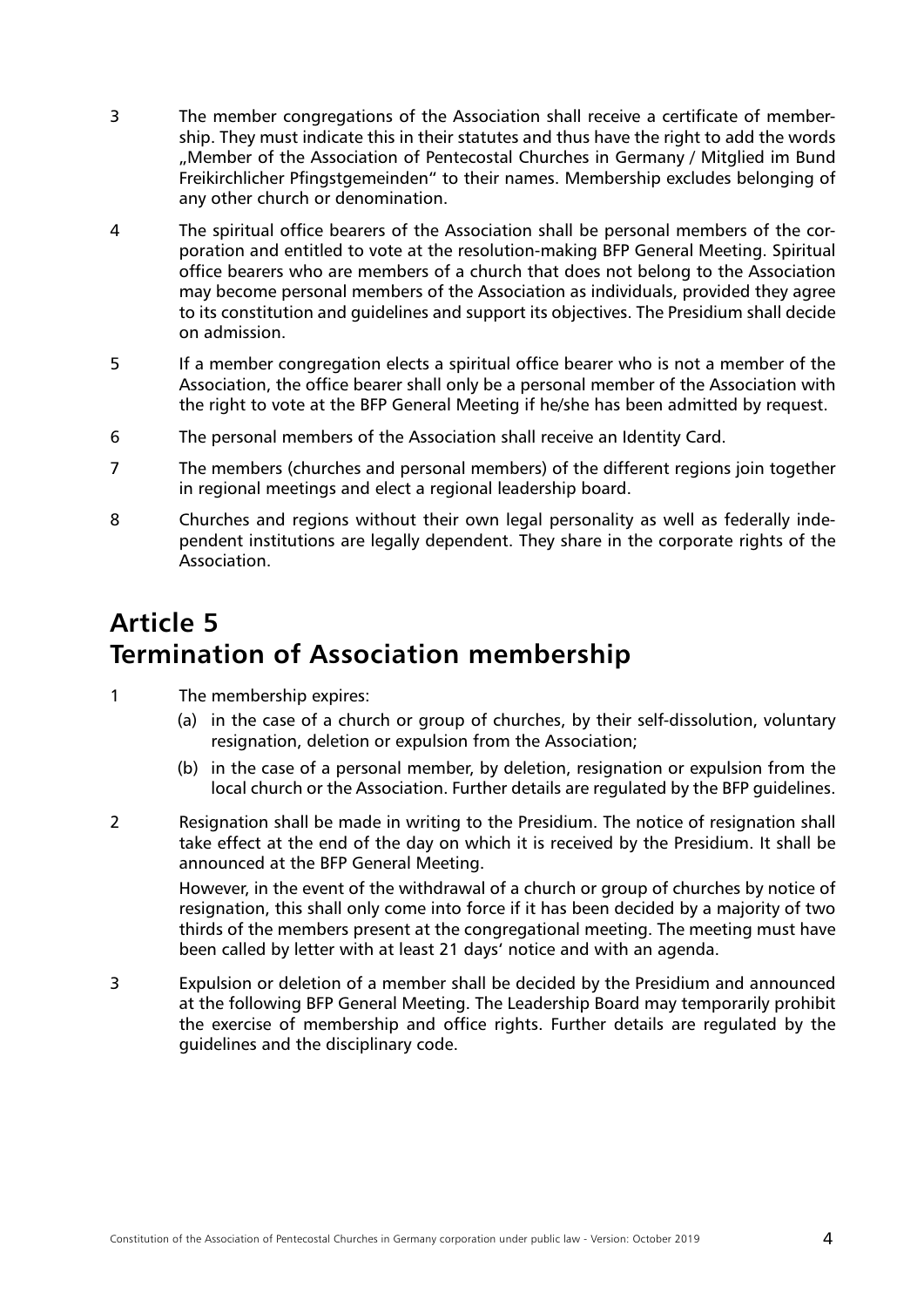# <span id="page-5-0"></span>**Article 6 Bodies**

The bodies of the Association are:

- 1. The BFP General Meeting
- 2. The Leadership Board
- 3. The Presidium

### **Article 7 The BFP General Meeting**

- 1 The BFP General Meeting consists of the spiritual office bearers of the Association present and the delegates of the member congregations. The member congregations shall send their spiritual office bearers and other delegates to the BFP General Meeting in accordance with the guidelines of the Association. Any BFP General Meeting convened in accordance with the Constitution shall constitute a quorum, irrespective of the number of members present.
- 2 The BFP General Meeting has the following tasks:
	- (a) It elects the Leadership Board (Article 6.2).
	- (b) It shall promote the work of the members by dealing with spiritual or practical matters which it deems important.
	- (c) It receives the activity, cash, asset and audit reports and grants discharge to the Leadership Board.
	- (d) It decides on the enactment and amendments of the constitution and guidelines.
- 3 BFP General Meetings shall be held as often as the tasks of the Association make it necessary. In principle, an ordinary BFP General Meeting must be held as an annual conference. At the request of at least one third of the members, the Presidium shall convene an extraordinary BFP General Meeting if the purpose of the requested conference is within the scope of the constitutional tasks of the Association.
- 4 The BFP General Meeting shall be convened by the Praeses of the BFP in conjunction with the General Secretary on behalf of the Leadership Board. The invitation must be made in writing at least two weeks in advance.
- 5 The BFP General Meeting shall be chaired by the Praeses of the BFP unless another member of the Presidium is appointed.
- 6 The resolutions of the BFP General Meeting shall be adopted by a simple majority of votes of the members present, except in cases where the guidelines provide otherwise. Abstentions shall be considered as not having been cast for the purposes of evaluation, but shall be counted. Elections shall be held in accordance with the election regulations. Resolutions to amend the Constitution or the Guidelines may only be passed if an amendment or new version has been announced in the invitation. These resolutions require a three-quarters majority of the members present.
- 7 Minutes of the proceedings and resolutions of the BFP General Meeting shall be drawn up and signed by the Praeses of the BFP and the General Secretary.
- 8 Amendments to the text of the Constitution which become necessary for editorial or formal-legal reasons may be decided by the Presidium itself without the consent of the Conference.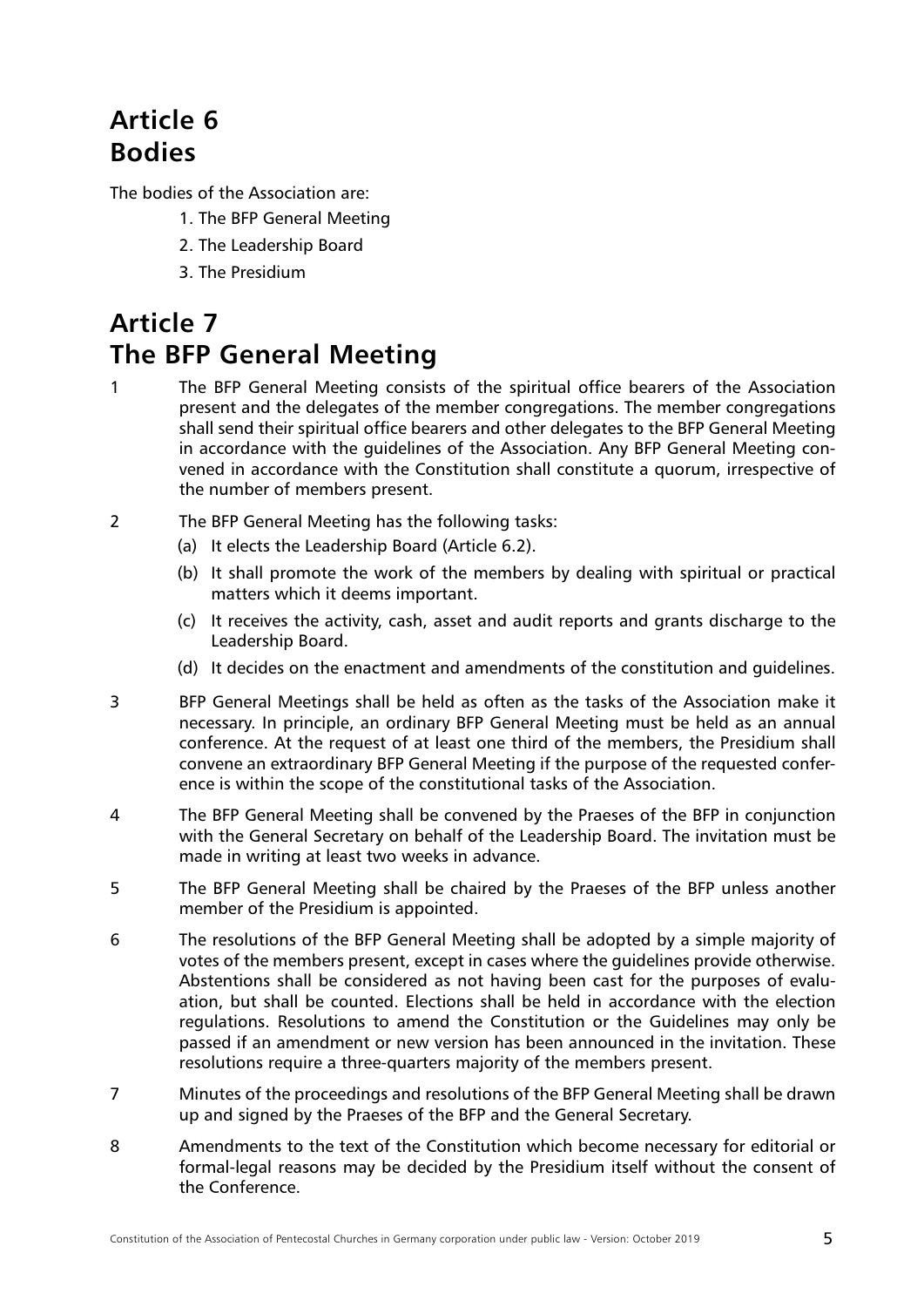#### <span id="page-6-0"></span>**Article 8 The Leadership Board**

1 The Leadership Board shall exercise its functions in accordance with the Constitution, the Guidelines and the resolutions of the BFP General Meeting.

It consists of at least seven members elected by the BFP General Meeting and further advisory members without voting rights, who are confirmed by the Presidium on the proposal of the Leadership Board.

The election period shall be five years. Re-election is permitted.

An elected member of the Leadership Board can only be someone who has been a voting member of the BFP for at least seven years. In case of deviations, e.g. newly joined church associations, the Presidium shall decide.

- 2 From the elected Leadership Board the BFP General Meeting appoints
	- 1. the Praeses of the BFP,
	- 2. the Vice-Praeses of the BFP,
	- 3. the General Secretary of the BFP,
	- 4. the Treasurer of the BFP.

They represent the Association in and out of court.

- 3 Each member of the Leadership Board elected under paragraph 2 is also authorized to represent alone. However, for legal transactions concerning real estate and other rights in rem, the signatures of the Treasurer of the BFP or his deputy in conjunction with another member of the Leadership Board elected under paragraph 2 are required. For savings books and accounts, the Treasurer of the BFP or his deputy shall also be authorised to sign alone.
- 4 The Leadership Board shall appoint the Deputy General Secretary and Deputy Treasurer of the BFP from among its members. The BFP General Meeting may decide to combine two offices in one person.
- 5 The Leadership Board meets several times a year at the invitation of the Praeses of the BFP in conjunction with the General Secretary of the BFP.
	- (a) when particularly important issues require it,
	- (b) if requested in writing by at least four members of the Leadership Board, stating the reasons. In this case, it shall be convened within one month.
- 6 The Leadership Board has a quorum if at least half of its members are present. Resolutions shall be passed by a simple majority of votes of the members present. In the event of a tie, the Praeses of the BFP shall have the casting vote.

In individual cases, if no member of the Leadership Board objects, resolutions may be passed by written poll or by telephone. Minutes of the resolutions shall be drawn up and signed by the Praeses of the BFP and the General Secretary of the BFP.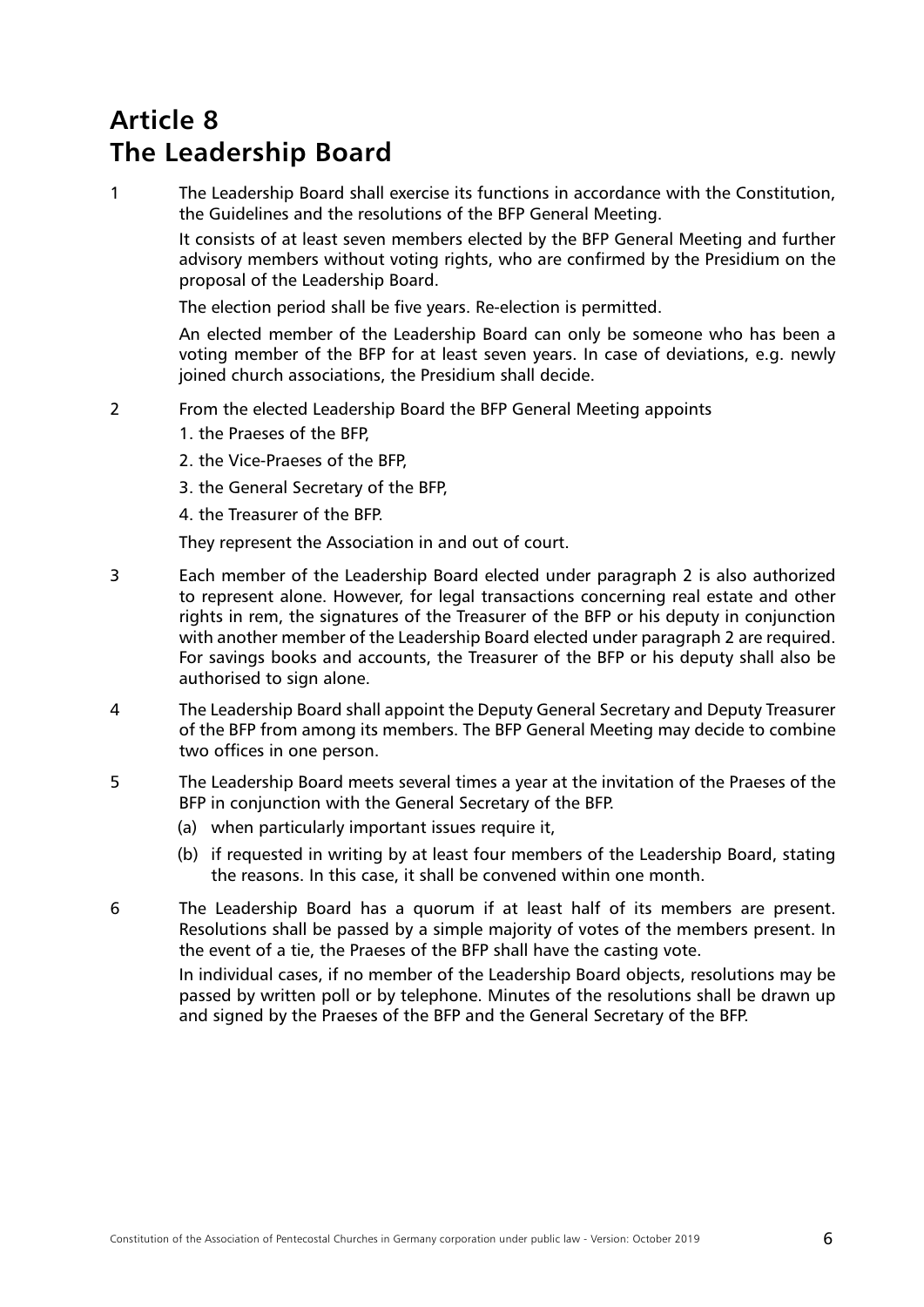- <span id="page-7-0"></span>7 The Leadership Board has the following tasks in particular:
	- (a) Together with the Presidium, he has the spiritual responsibility to seek God's will for the Association in prayer and Bible study and to find a common direction in pending doctrinal issues.
	- (b) The Leadership Board is challenged with its work to ensure unity, coordination and cooperation between the Leadership Board, regional leadership boards and the leadership of church associations and BFP ministries.
	- (c) It deliberates on topics and current issues and, together with the Presidium, prepares recommendations to the BFP General Meeting.
	- (d) It is responsible for the timely convening of the BFP General Meetings.
	- (e) It shall carry out the resolutions of the BFP General Meeting and handle the administration of the Association's assets responsibly.
	- (f) It decides on the agenda for the BFP General Meeting.
	- (g) It shall report to the BFP General Meeting on the past calendar year, submit a cash report and provide evidence of the assets. Cash audits shall be carried out at least once a year by two auditors to be appointed by the BFP General Meeting. Their report shall be submitted to the BFP General Meeting.
	- (h) The Leadership Board shall prepare an annual budget on the proposal of the Treasurer of the BFP, coordinate it with the Presidium and inform the Presidium about the financial situation of the Association.
- 8 The Praeses of the BFP shall chair the Leadership Board Meetings unless another member of the Leadership Board is designated to do so.
- 9 In urgent cases which cannot be postponed until the next BFP General Meeting, the Leadership Board may decide on a regulation in its place, which must be announced to and represented before the next BFP General Meeting. This does not apply to amendments to the Constitution.

#### **Article 9 The presidium**

- 1 The Presidium shall exercise its functions in accordance with the Constitution, the Guidelines and the resolutions of the BFP General Meeting.
- 2 The Presidium shall be composed of the Leadership Board (Article 8), the regional leaders elected by the regional meetings (Article 4.7) and the respective representatives of church associations, where agreed.
- 3 The Presidium shall meet at least once a year at the invitation of the Praeses of the BFP in conjunction with the General Secretary of the BFP, as well as
	- (a) when particularly important issues require it,
	- (b) if requested in writing by at least one third of the members of the Presidium, stating the reasons. In this case, it shall be convened within one month.
- 4 The Presidium shall have a quorum if at least half of its members are present. Resolutions shall be passed by a simple majority of votes of the members present. In the event of a tie, the Praeses of the BFP shall have the casting vote.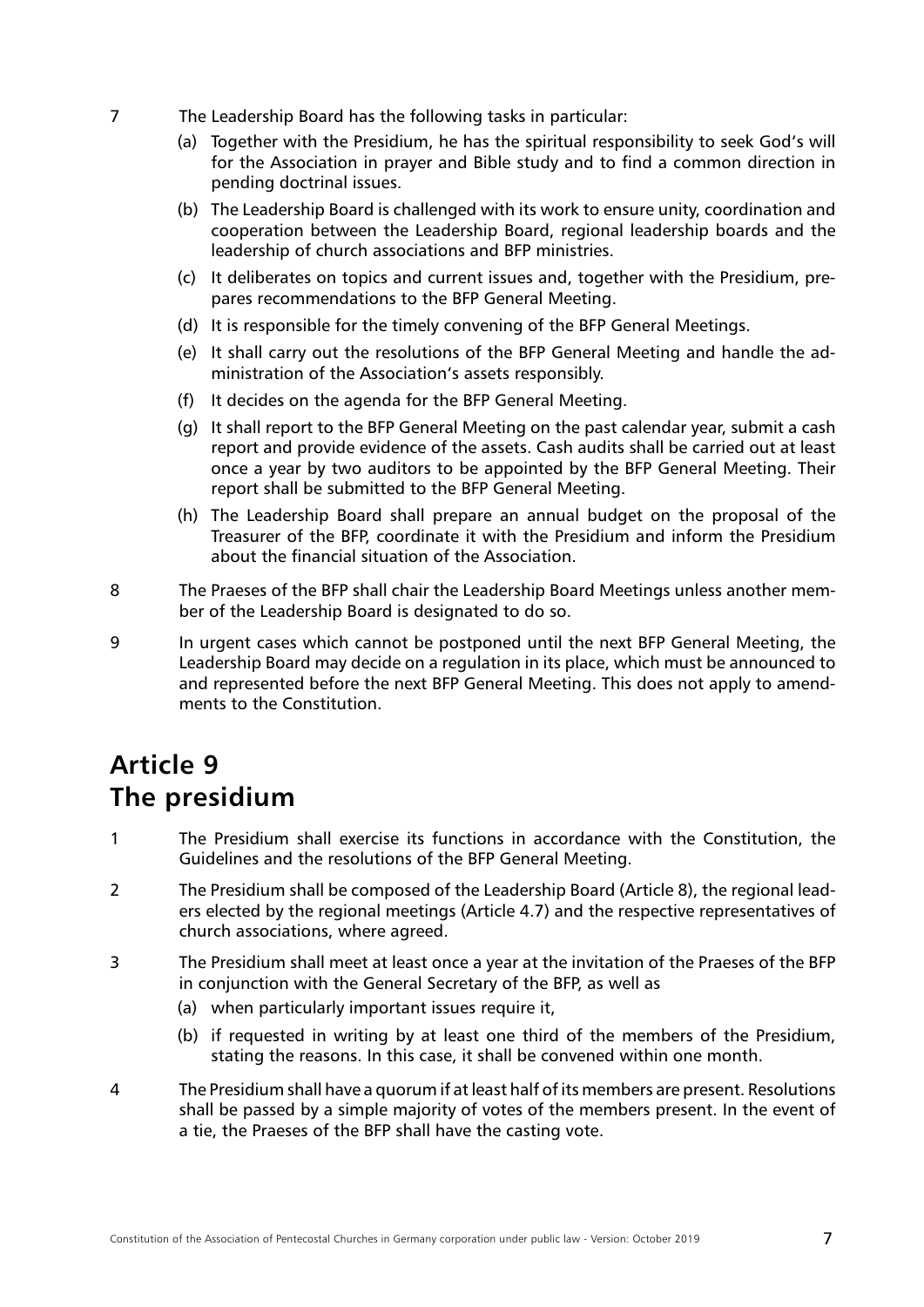- <span id="page-8-0"></span>5 The Presidium shall in particular have the following tasks:
	- (a) It has the spiritual responsibility to seek God's will for the Association in prayer and Bible study, and to find common direction on pending doctrinal issues.
	- (b) The work of the Presidium is to ensure unity, coordination and cooperation between the Leadership Board, regional leaders and the leadership of church associations and BFP ministries.
	- (c) It deliberates on topics and current issues and, if necessary, makes recommendations to the BFP General Meeting.
	- (d) It decides on membership applications and decides on ordinations.
	- (e) It decides on admission to the status of trainee; likewise, it decides on admission to the status of vicar after completion of training.
	- (f) It issues working guidelines and regulations on the basis of the constitution and guidelines (disciplinary code, pastoral service regulations, ...).
	- (g) It decides on amendments to the Constitution and the Guidelines of the Association after preparatory work and presentation by the Leadership Board for presentation and decision at the BFP General Meeting.
	- (h) It approves the statutes and guidelines of regions and BFP ministries.
	- (i) It is responsible for representing the Association internally and externally.
	- (j) It appoints ministries and committees for specific areas of responsibility.
	- (k) The Presidium may delegate tasks to the Leadership Board.
- 6 The Praeses of the BFP shall chair the presidium meetings unless another member of the presidium is designated to do so.

#### **Article 10 BFP ministries**

The BFP ministries serve to carry out its tasks (Article 3). They are part of the body, are constituted by resolution of the BFP General Meeting and have a basic legal order approved by the presidium.

The leaders of the BFP ministries need the confirmation of the Executive Leadership for their legitimacy. They are presented at the following BFP General Meeting. The annual budget of the BFP ministries is subject to the control of the Treasurer of the BFP and their accountability report is presented to the BFP General Meeting.

#### **Article 11 Budget**

The financial resources required to fulfil the constitutional tasks (Article 3) shall be raised in particular through voluntary donations.